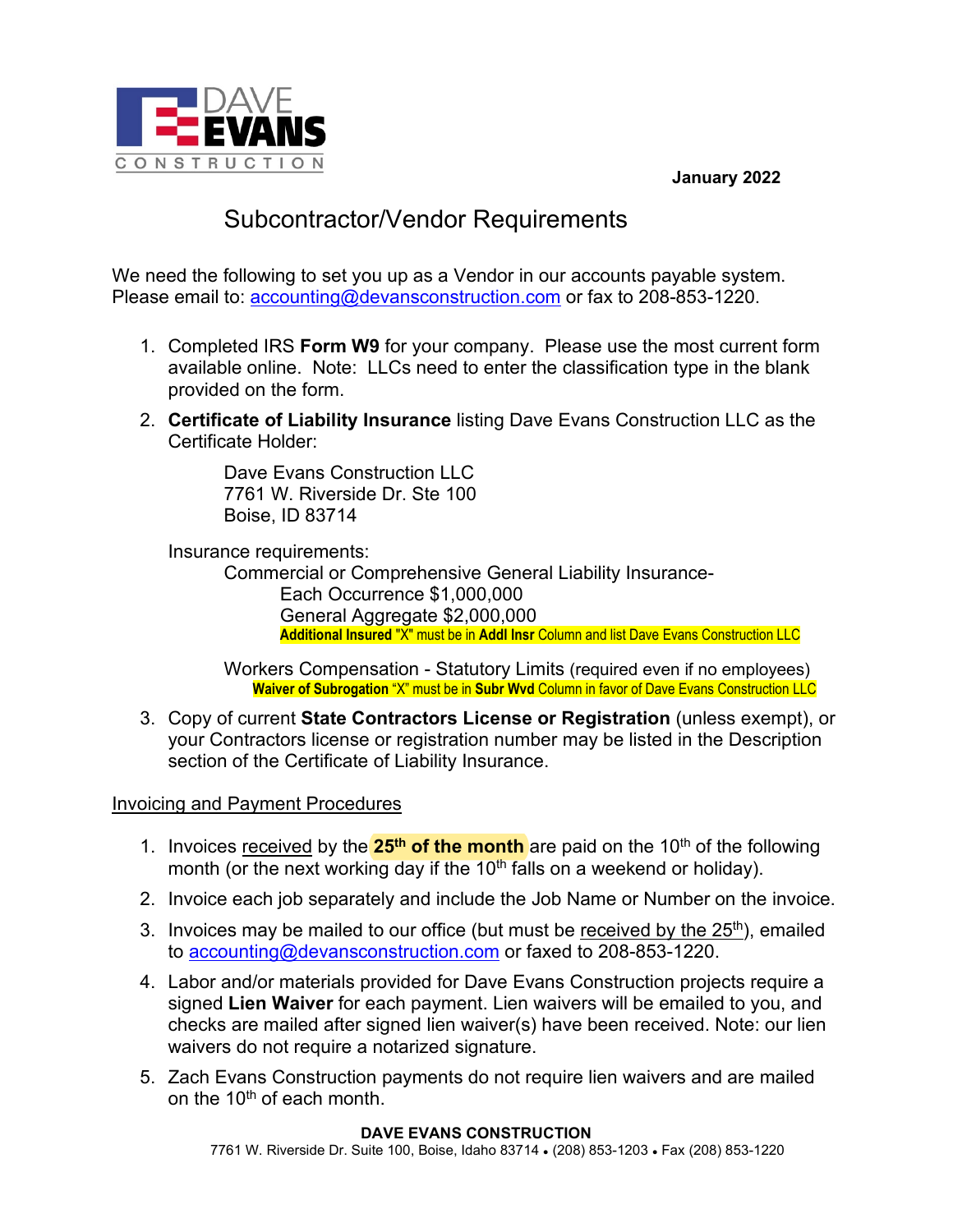

**DAVEEVA-01** 

| <b>ACOP</b> |
|-------------|
|             |

### ANY PROPRIETOR/PARTNER/EXECUTIVE **Department of the Security of Texas**<br>OFFICER/MEMBER EXCLUDED?<br>**(Mandatory in NH) INSR** TYPE OF INSURANCE **LTR INSPORT TYPE OF INSURANCE ADDL** SUBR<br> **LTR INSD** WVD<br> **A Y** COMMERCIAL GENERAL LIABILITY **PRODUCER CONTACT NAME: PHONE FAX (A/C, No, Ext): (A/C, No): E-MAIL ADDRESS: INSURER A : Auto-Owners Insurance INSURED INSURER B : INSURER C : INSURER D : INSURER E INSURER F : POLICY NUMBER POLICY EFF POLICY EXP TYPE OF INSURANCE (MM/DD/YYYY) (MM/DD/YYYY) LIMITS AUTOMOBILE LIABILITY UMBRELLA LIAB CCUR EXCESS LIAB WORKERS COMPENSATION AND EMPLOYERS' LIABILITY A DESCRIPTION OF OPERATIONS / LOCATIONS / VEHICLES (ACORD 101, Additional Remarks Schedule, may be attached if more space is required)** EACH OCCURRENCE  $\frac{1}{3}$ DAMAGE TO RENTED CLAIMS-MADE OCCUR PREMISES (Ea occurrence) \$ **X X <sup>57382186</sup> 9/14/2021 9/14/2022 50,000** MED EXP (Any one person) PERSONAL & ADV INJURY  $\|$  \$ GEN'L AGGREGATE LIMIT AP<u>PLIE</u>S PER: GENERAL AGGREGATE SOME AGGREGATE SOME AGGREGATE SOME AGGREGATE SOME AGGREGATE PRO- LOC PRO- PRODUCTS - COMP/OP AGG OTHER: \$ **General Aggregate** COMBINED SINGLE LIMIT (Ea accident) \$ ANY AUTO<br>OWNED SCHEDULED SCHEDULED<br>AUTOS ONLY AUTOS AUTOS OWNED<br>AUTOS ONLY BODILY INJURY (Per accident) HIRED NON-OWNED HILL RESEARCH WAS ARRESTED FOR THE MON-OWNED HILL RESEARCH WAS ARRESTED FOR DESCRIPTION ON THE PROPERTY DAMAGE AUTOS ONLY AUTOS ONLY (Per accident) \$  $$$ EACH OCCURRENCE CLAIMS-MADE SERVICES IN THE SERVICES OF SERVICES IN THE SERVICES OF SERVICES IN THE SERVICES OF SERVICES IN THE SERVICES OF SERVICES IN THE SERVICES OF SERVICES OF SERVICES OF SERVICES OF SERVICES OF SERVICES OF SERVICES O DED | RETENTION \$ PER OTH-STATUTE ER **X** E.L. EACH ACCIDENT E.L. DISEASE - EA EMPLOYEE \$ If yes, describe under DESCRIPTION OF OPERATIONS below E.L. DISEASE - POLICY LIMIT **INSURER(S) AFFORDING COVERAGE NAIC #**  $\blacksquare$   $\blacksquare$   $\blacksquare$   $\blacksquare$   $\blacksquare$   $\blacksquare$   $\blacksquare$   $\blacksquare$   $\blacksquare$   $\blacksquare$   $\blacksquare$   $\blacksquare$   $\blacksquare$   $\blacksquare$   $\blacksquare$   $\blacksquare$   $\blacksquare$   $\blacksquare$   $\blacksquare$   $\blacksquare$   $\blacksquare$   $\blacksquare$   $\blacksquare$   $\blacksquare$   $\blacksquare$   $\blacksquare$   $\blacksquare$   $\blacksquare$   $\blacksquare$   $\blacksquare$   $\blacksquare$   $\blacksquare$ **Y / N N / A** THIS IS TO CERTIFY THAT THE POLICIES OF INSURANCE LISTED BELOW HAVE BEEN ISSUED TO THE INSURED NAMED ABOVE FOR THE POLICY PERIOD INDICATED. NOTWITHSTANDING ANY REQUIREMENT, TERM OR CONDITION OF ANY CONTRACT OR OTHER DOCUMENT WITH RESPECT TO WHICH THIS CERTIFICATE MAY BE ISSUED OR MAY PERTAIN, THE INSURANCE AFFORDED BY THE POLICIES DESCRIBED HEREIN IS SUBJECT TO ALL THE TERMS, EXCLUSIONS AND CONDITIONS OF SUCH POLICIES. LIMITS SHOWN MAY HAVE BEEN REDUCED BY PAID CLAIMS<br>
FRICITYPE OF INSURANCE [INSD\_WVD | POLICY NUMBER | MM/DD/YYYY) (MM/DD/YYYY) **THIS CERTIFICATE IS ISSUED AS A MATTER OF INFORMATION ONLY AND CONFERS NO RIGHTS UPON THE CERTIFICATE HOLDER. THIS CERTIFICATE DOES NOT AFFIRMATIVELY OR NEGATIVELY AMEND, EXTEND OR ALTER THE COVERAGE AFFORDED BY THE POLICIES BELOW. THIS CERTIFICATE OF INSURANCE DOES NOT CONSTITUTE A CONTRACT BETWEEN THE ISSUING INSURER(S), AUTHORIZED REPRESENTATIVE OR PRODUCER, AND THE CERTIFICATE HOLDER. IMPORTANT: If the certificate holder is an ADDITIONAL INSURED, the policy(ies) must have ADDITIONAL INSURED provisions or be endorsed. If SUBROGATION IS WAIVED, subject to the terms and conditions of the policy, certain policies may require an endorsement. A statement on this certificate does not confer rights to the certificate holder in lieu of such endorsement(s). COVERAGES CERTIFICATE NUMBER: REVISION NUMBER: CERTIFICATE OF LIABILITY INSURANCE DATE (MM/DD/YYYY)**  $\frac{1}{2}$  $\frac{1}{2}$  $$$  $\frac{1}{2}$  $$$ **1/6/2022 (208) 322-2445 (208) 322-5681 18988 Subcontractor Street Address 5,000 1,000,000 2,000,000 2,000,000 X 57044393 9/14/2021 9/14/2022 100,000 100,000 500,000 Additional insured & waiver of subrogation applies. Three Rivers Insurance, Inc. 10159 W Overland Rd Boise, ID 83709 X** | OCCUR **X** POLICY

**AUTHORIZED REPRESENTATIVE SHOULD ANY OF THE ABOVE DESCRIBED POLICIES BE CANCELLED BEFORE THE EXPIRATION DATE THEREOF, NOTICE WILL BE DELIVERED IN ACCORDANCE WITH THE POLICY PROVISIONS. CERTIFICATE HOLDER CANCELLATION Dave Evans Construction 7761 W. Riverside Dr. #100 Boise, ID 83714**

**ACORD 25 (2016/03) © 1988-2015 ACORD CORPORATION. All rights reserved.**